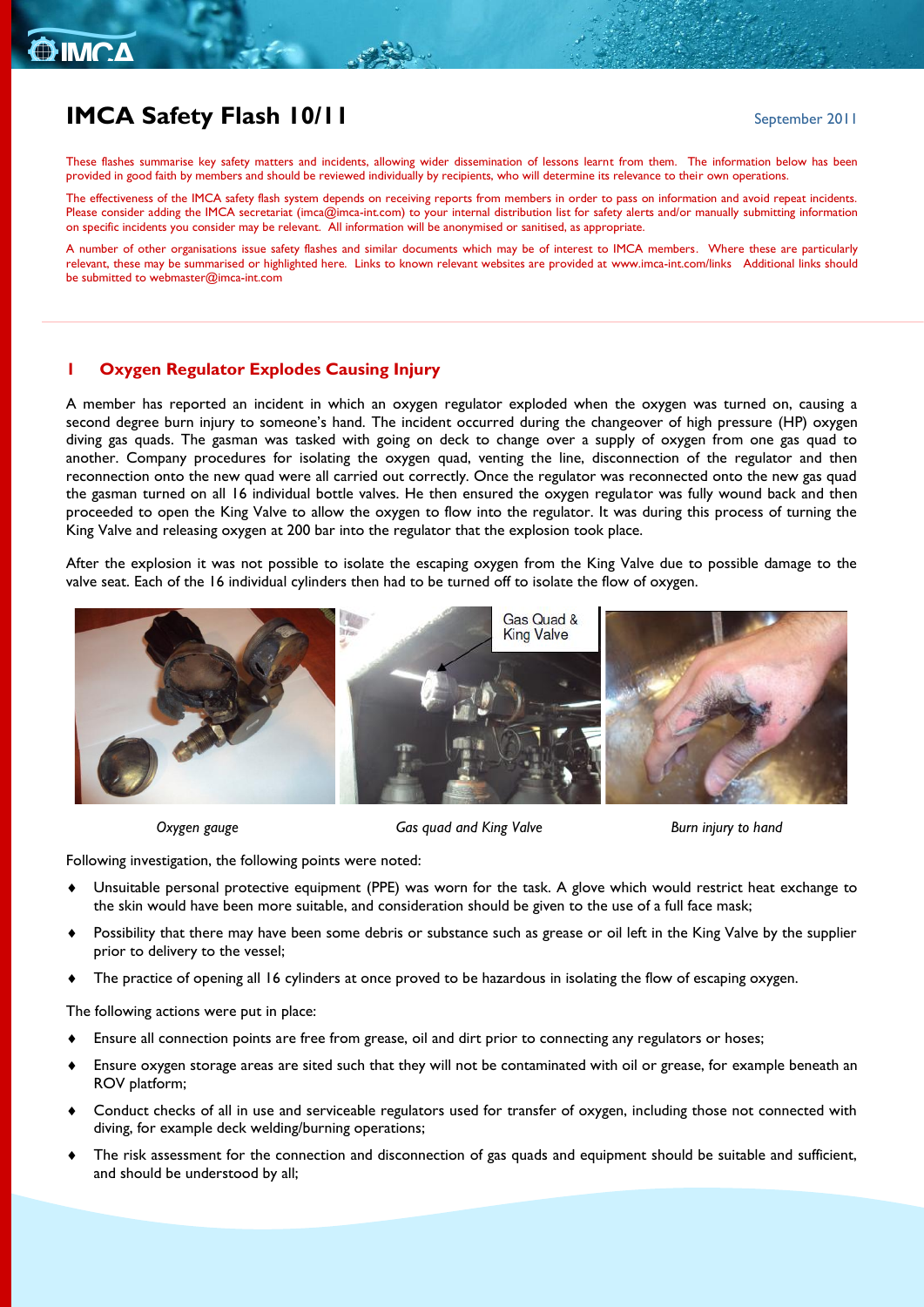- The following revised procedure was developed for connecting to an oxygen quad:
	- remove suppliers' dust cap
	- crack King Valve to confirm there is no pressure behind the valve
	- open King Valve and install regulator for gauging and analyses
	- confirm regulator is backed off
	- the first cylinder is to be opened with the technician standing to the side or rear of the quad
	- allow pressure to equalize slowly in the manifold and proceed to open remainder of cylinders.

### **2 Lifeboat Drill – Near Casualty**

An incident has been brought to IMCA's attention in which a lifeboat was accidently dropped into the sea. The incident occurred during a lifeboat drill at sea in good weather conditions. The starboard lifeboat was lowered to the embarkation deck. In this operation the top link of the forward chain for the connection between the davit floating block and the hook on the lifeboat parted, such that the entire load of the lifeboat was transferred to the aft hook/chain. As the aft chain could not withstand this weight, it parted and the lifeboat was dropped into the sea. At the time of the incident no crew members were onboard the lifeboat and thus there were no injuries. However, the lifeboat itself was considered a total loss due to extensive damage caused by the fall.

As lifeboats are often the primary method of evacuation from many vessels, the importance of maintaining the lifeboats to the highest standard cannot be over-emphasised. This safety flash highlights the importance of thorough inspection and maintenance of lifeboats and their associated launching equipment.



*Sequence of images illustrating the equipment failure*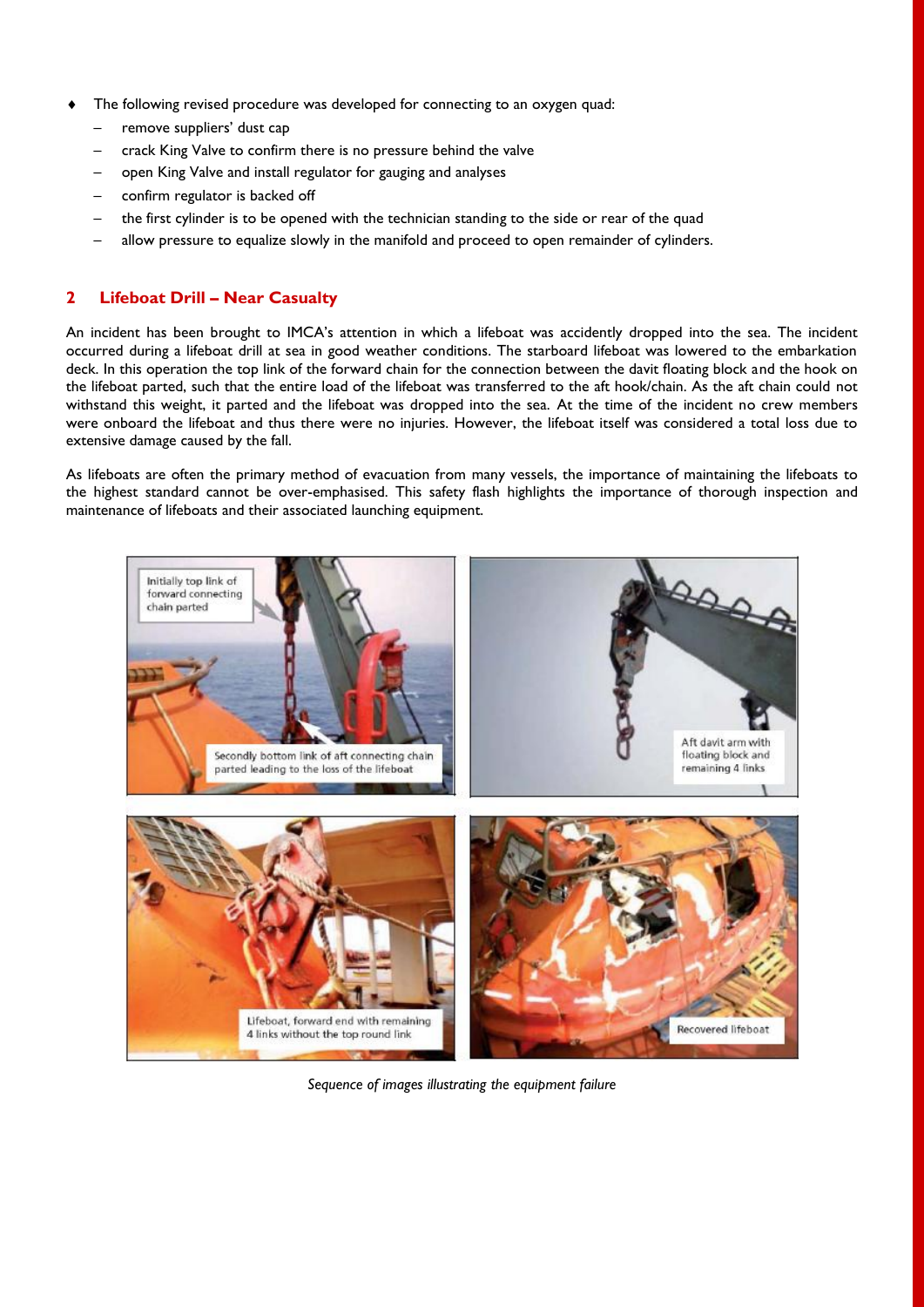Following investigation, the following probable cause of the incident was identified:

It is likely that the top link of the forward chain parted due to corrosion or damage of the welding of the link such that the load was no longer distributed to both sides of the link. As the links/chain were painted it was probably difficult to detect the fracture that had developed over time.

The following lessons, applicable to all vessels using chain links as part of the load transmission from the davit or davit block to the lifeboat hook, were drawn from the incident:

- Chains should be replaced at regular intervals and/or tested by DPI/Ultrasonic testing at regular intervals to eliminate/detect parts with potential risk (although not required by the International Convention for the Safety of Life at Sea (SOLAS)), and this should then be included in the vessel maintenance system;
- The lifeboat chain, hooks and release system should be inspected and maintained according to manufacturers' recommendations, and should be included in the vessel maintenance system;
- It is recommended that lifeboats are lowered without personnel onboard and boarding then carried out after the boat has been lowered, unless the boat is to be used for an emergency situation as directed by the master.

The following actions were taken:

- Identification and inspection of all lifeboat equipment using chain links as part of the load transmission from davit or davit block to lifeboat hook;
- Review of adequacy of inspection level and frequency as part of planned maintenance routines.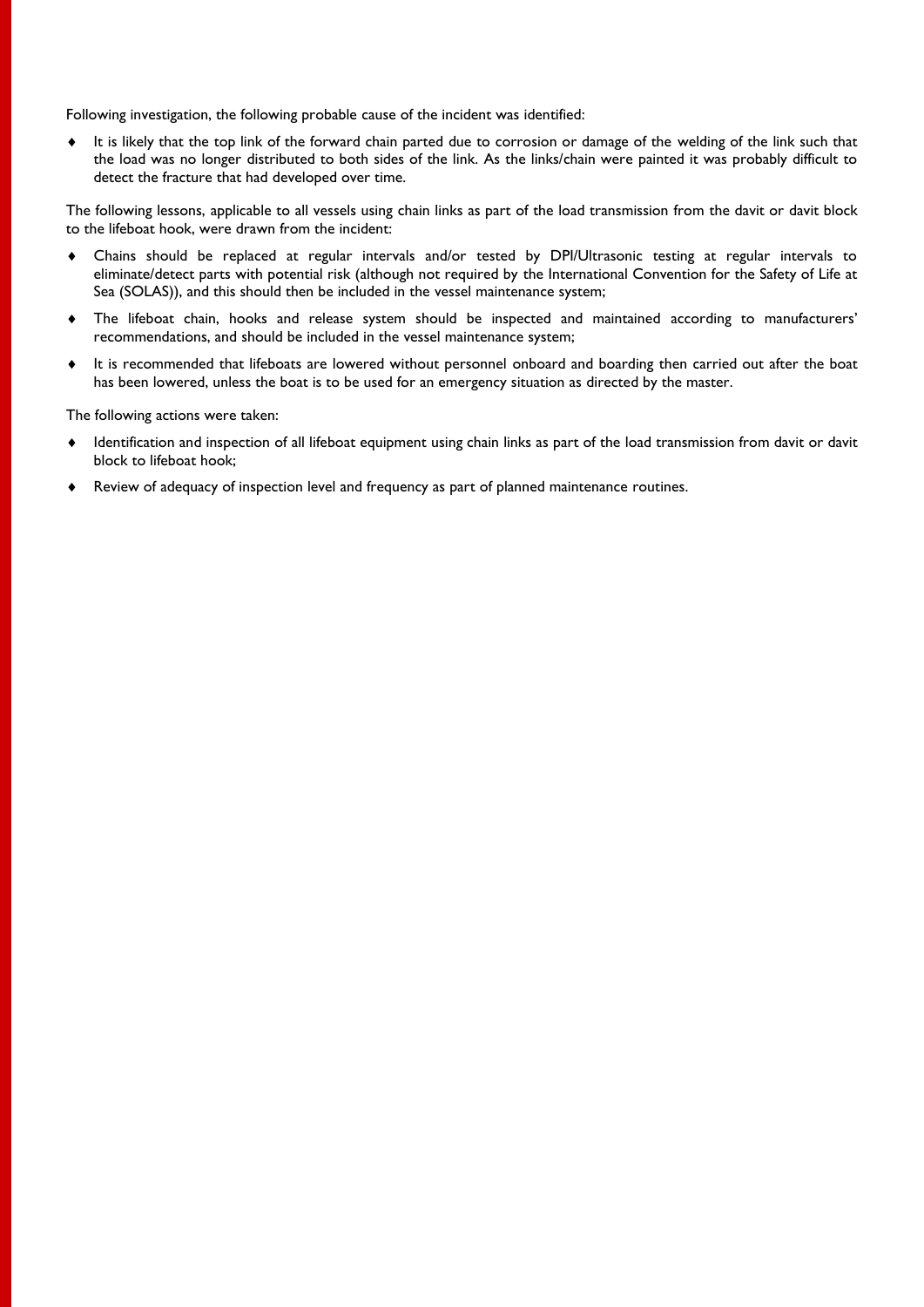### **3 Gimballed Frying Pan – Handle Assembly Failure**

The Marine Safety Forum has published Safety Flash 11-21 (attached) regarding the failure of the handle assembly on a gimballed galley frying pan. The incident had a very high potential of injury as the cook may well have been scalded or burnt. As the incident occurred during cleaning, it was fortunate that no injury occurred.

Members are encouraged to check the integrity of fittings on gimballed frying pans.

Further Information can be found from: [www.marinesafetyforum.org/upload-files//safetyalerts/msf-safety-flash-11.21.pdf](http://www.marinesafetyforum.org/upload-files/safetyalerts/msf-safety-flash-11.21.pdf)



## **Marine Safety Forum - Safety Flash 11-21**

Issued: 27<sup>th</sup> June 2011

### Subject: Gyro Frying Pan - Handle Assembly Failure

Further to Safety Flash 01-2006 another similar incident has been recently reported. During the cleaning of the Gyro Frying Pan, the handle came away from the fryer as it was being tipped to empty the cleaning fluid as per normal cleaning routine. This caused the fryer to swing uncontrolled and spill water across the galley.



This Incident has a very high potential of injury as the Cook may well have been scalded, once again it was extremely fortunate that no injury occurred.

All ships fitted with Gyro Frying Pans are to check the gimbal pin and handle assemblies immediately.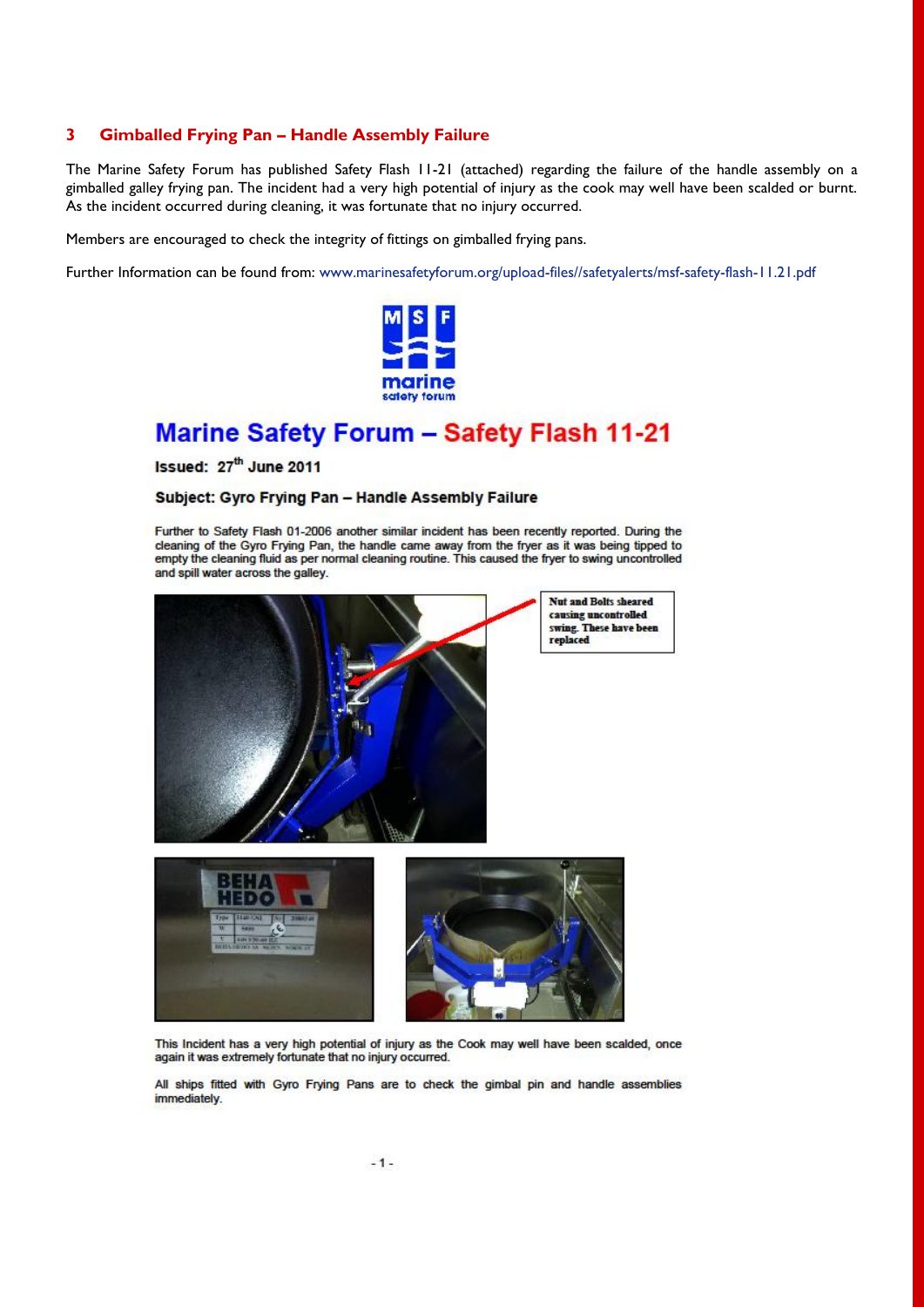#### Serious Injury as a Result of a fall from Height  $\overline{\mathbf{4}}$

The Marine Safety Forum has published Safety Flash 11-23 (attached) regarding a serious injury which occurred as a result of a fall from height. A worker slipped and fell 3.5 meters onto concrete and suffered compound fractures of the left tibia and fibula. He was wearing a safety harness but had not hooked off.

Further information can be found from: www.marinesafetyforum.org/upload-files//safetyalerts/msf-safety-flash-11.23.pdf



# **Marine Safety Forum - Safety Flash 11-23**

Issued: 5<sup>th</sup> July 2011

### **Subject: Potential Fatality**

We have received notification of a serious injury event at an external organisation. During pipework erection activities on a site an operative received serious injuries as a result of a fall from height. The IP left a safe working platform and climbed out onto a pair of parallel 30cm pipes with the intention of fixing a beam clamp and chain block to a beam. The IP was wearing a safety harness but had not hooked off. He slipped and fell 3.5 meters onto concrete. The IP suffered compound fractures of the left tibia & fibula.

### **Lessons learnt and preventative measures**

### **Key Findings:**

- The IP wore a safety harness in good condition complete with lanyards but failed to clip off while outside the safe working area.
- The IP failed to request scaffolding access to the new work area.
- Two other men in the work gang observed the IP climbing out of the safe working platform and failed to intervene.



### **Preventive Actions to be Taken**

- Never work outside a safe working platform without an approved R/A, M/S & PTW.
- Always hook off when outside of a safe working area.
- Always use scaffolding as a first choice. Working outside of a safe working area with a harness
- is a last resort and subject to PTW.
- Supervisors must enforce safe methods of work.
- Always intervene if you witness an unsafe act. Don't walk by.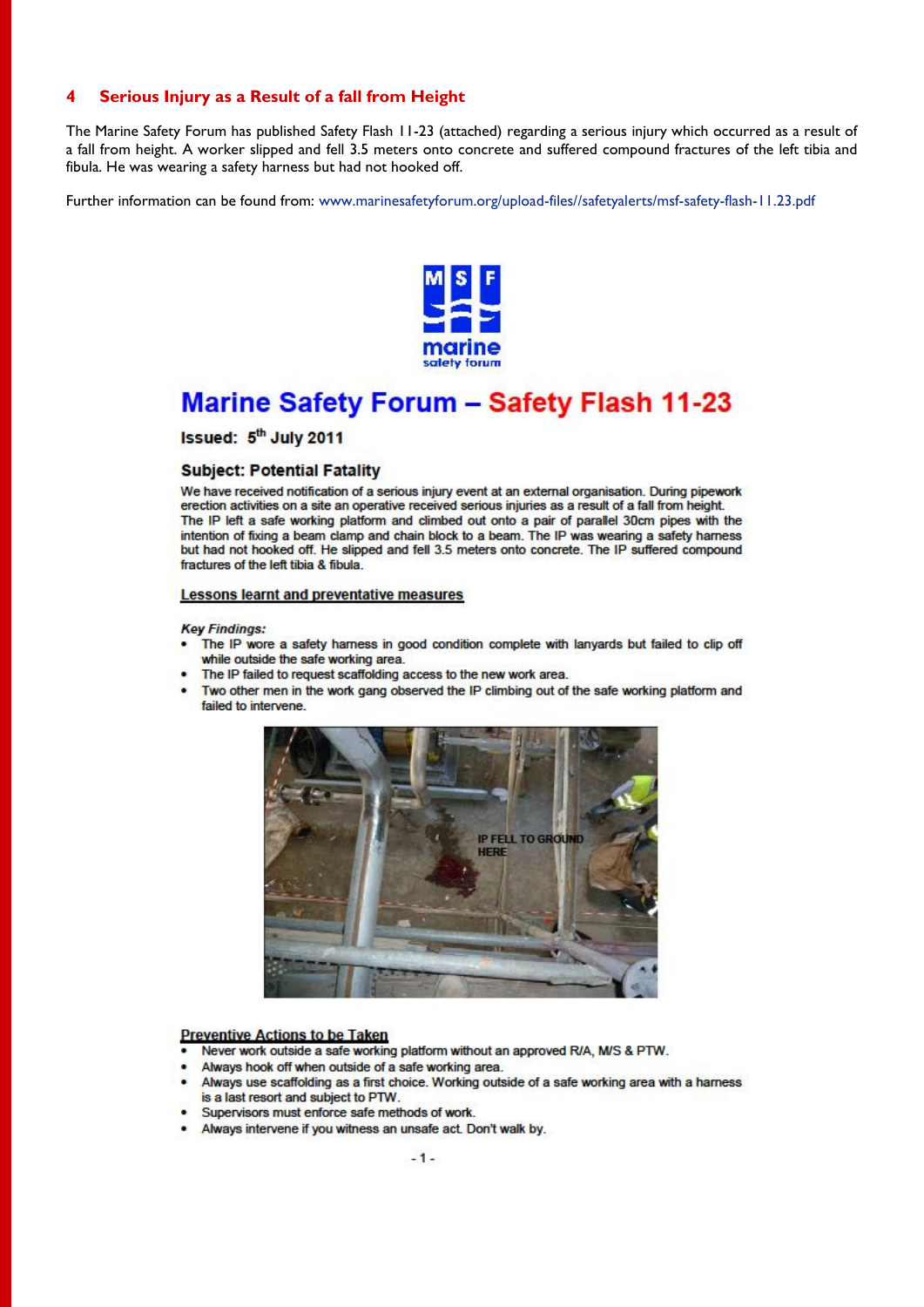#### **Fatality during Rope Access Work** 5

The Marine Safety Forum has published Safety Flash 11-24 (attached) regarding a recent fatality which occurred during rope access work.

An investigation into this incident is currently in progress; as more information becomes available we will publish an update.

Further Information can be found from: www.marinesafetyforum.org/upload-files//safetyalerts/msf-safety-flash-11.24.pdf



# **Marine Safety Forum - Safety Flash 11-24**

Issued: 5<sup>th</sup> July 2011

### **Subject: Rope Access**

On June 16th, 2011 a fatal accident happened on the Shell Platform Brent Charlie in the North Sea. The victim was a rope access technician who was working for BIS Salamis.

Although the investigation into this tragic accident is currently in progress the following memorandum from the HSEQ manager of BIS Salamis has been forwarded to us by Shell:

### **Worksite Planning**

When planning work scopes particular attention should be paid to the selection of anchors to ensure that all anchors selected are suitable and within the requirements of section 2.7.9 (anchors) of the IRATA ICOP.

Where working lines have the potential to come into contact with or be abraded by an edge, thought should be given to the use of rigging techniques such as deviations or re-anchoring (rebelay). Techniques to consider are the use of specific knots to control angles to within safe working limits.

If anchors do not allow for deviation then, both ropes should be suitably protected with the supplied canvas rope protector.

The rope protector should be suitably attached to the backup line using a suitable prusik knot or similar, this is to ensure that the rope protector is securely attached to the backup line and remains in the position intended for the duration of the task.

Both ropes should then be placed into the rope protector and the rope protector closed using the Velcro fastener.

In addition to fitting a rope protector edge protection should be fitted to the structure where the risk assessment identifies an increased risk of damage to the rope, due to the nature or condition of the edge or the ropes moving out of the rope protector.

### **Future Updates**

As soon as more information becomes available we will publish an update.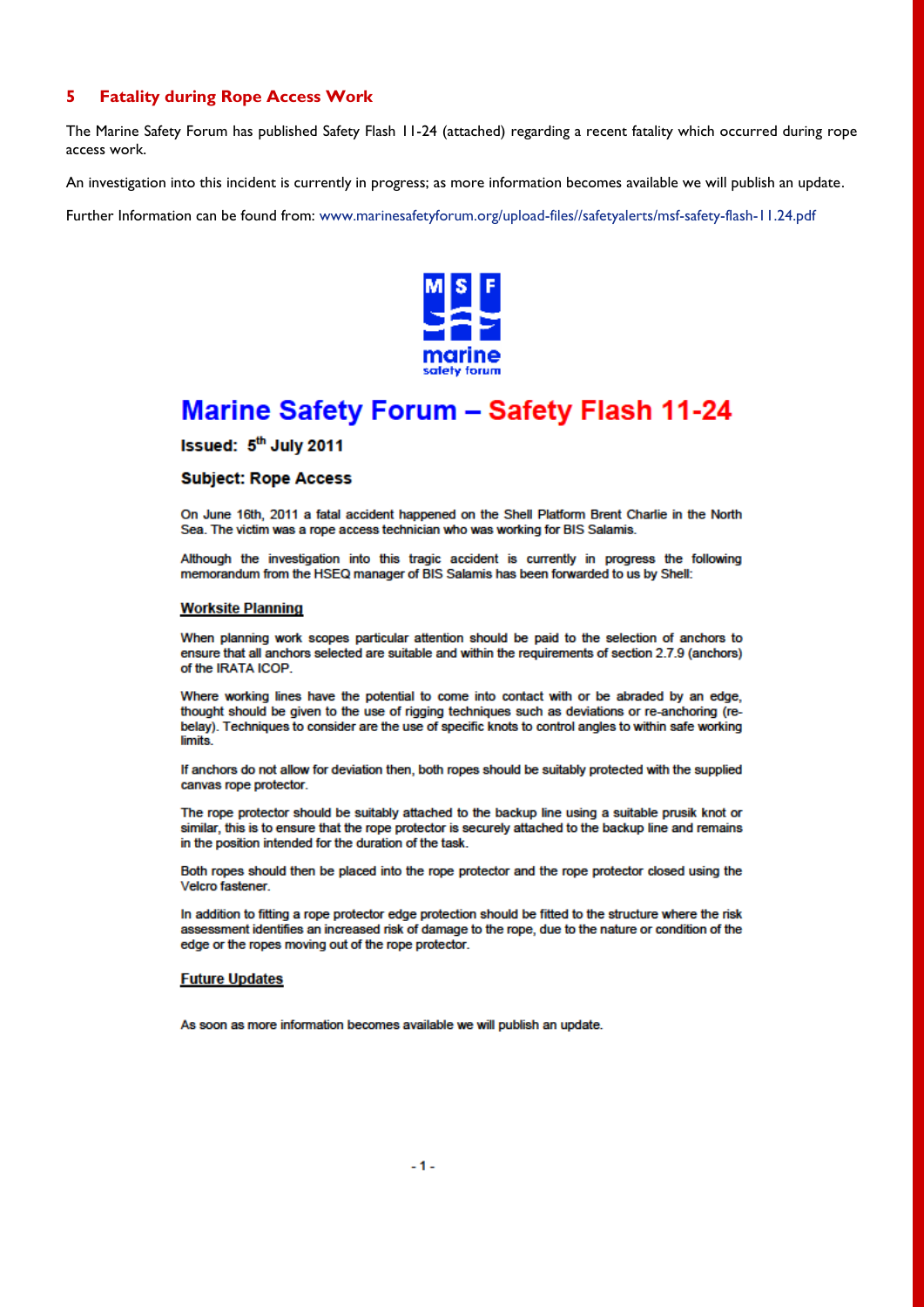#### 6 **Collision between Vessel and Installation Resulting in Damage to Both**

The Marine Safety Forum has published Safety Flash 11-25 (attached) regarding a recent collision between a vessel and an installation which caused some damage to both vessel and installation.

Further Information can be found from: www.marinesafetyforum.org/upload-files//safetyalerts/msf-safety-flash-11.25.pdf.



## **Marine Safety Forum - Safety Flash 11-25**

Issued: 6<sup>th</sup> July 2011

### Subject: Vessel / Installation Contact Investigation Findings

Recently an ERRV made contact with a fixed installation causing some damage to the vessel and minor damage to the installation.

The ERRV involved was configured with port and starboard 360° azimuth main propulsion units forward and an electrically powered 360°azimuth secondary thruster aft, The ERRV had been on location for 3 days before the incident occurred. The vessel had given over side work cover to the installation on numerous occasions over these 3 days. The vessels master had 25 years' experience as Master and the previous 9 years had been on ERRV. The Master had served on that particular vessel for 5 trips previous and was familiar with the arrangements. The ERRV had been set up with one main port azimuth thrusters and the after thruster, the starboard main thruster had been shut down and although ready to start was not running.

The ERRV was informed that over side cover would be required immediately after the departure of a Platform Supply Vessel (PSV) which was working alongside the installation. The Master of the ERRV decided he would have adequate time for a vessel initiated Man Overboard exercise, before the over side cover was required, and commenced the exercise. An FRC engine fault was identified and it was recovered. The exercise was completed with the deployment of the second FRC although due to the extended length of the exercise the ERRV had drifted substantially further from the installation than was originally intended.

Within minutes of the conclusion of the FRC exercise the PSV had left the 500 meters, and the ERRV was requested to attend for over side cover. Due to the greater than anticipated distance from the 500m zone the balance of probabilities would suggest the Master decided to engage the auto-pilot for ease of transit and seemed to carry out this action subconsciously.

On approach to the 500m zone the Master then tried to stop the vessel using the manual control and turned the directional control and reduced thrust expecting the vessel to alter course and reduce speed so he could then stop on the outside edge of the 500 meter zone with the intention of carrying out the pre-entry to 500m checklist. It was noted that the act of turning the thrusters control had no effect and the vessel was still approaching the installation head on.

The Masters initial perception was he had lost directional control of the azimuth thrusters. His initial reaction was to come astern, which would have been a suitable action on a conventional propulsion vessel to alleviate the situation. He turned the thrusters control astern and applied more power to try and counteract the head way momentum of the vessel, still not realising the auto-pilot was engaged which in effect overrides the manual directional control of the azimuth propulsion; this did the opposite of the required affect and the vessel increased speed straight ahead toward the installation. The Masters next reaction was to contact the engine room to inform them he had no control and sent the chief officer to the engine room to inform the Chief Engineer. In the meantime the Master had applied the vessels after electrically powered thruster, which has much less available power than the forward propulsion units, to try and counteract the forward momentum and this resulted in the after thrusters overloading the electrical supply source and "blacking out".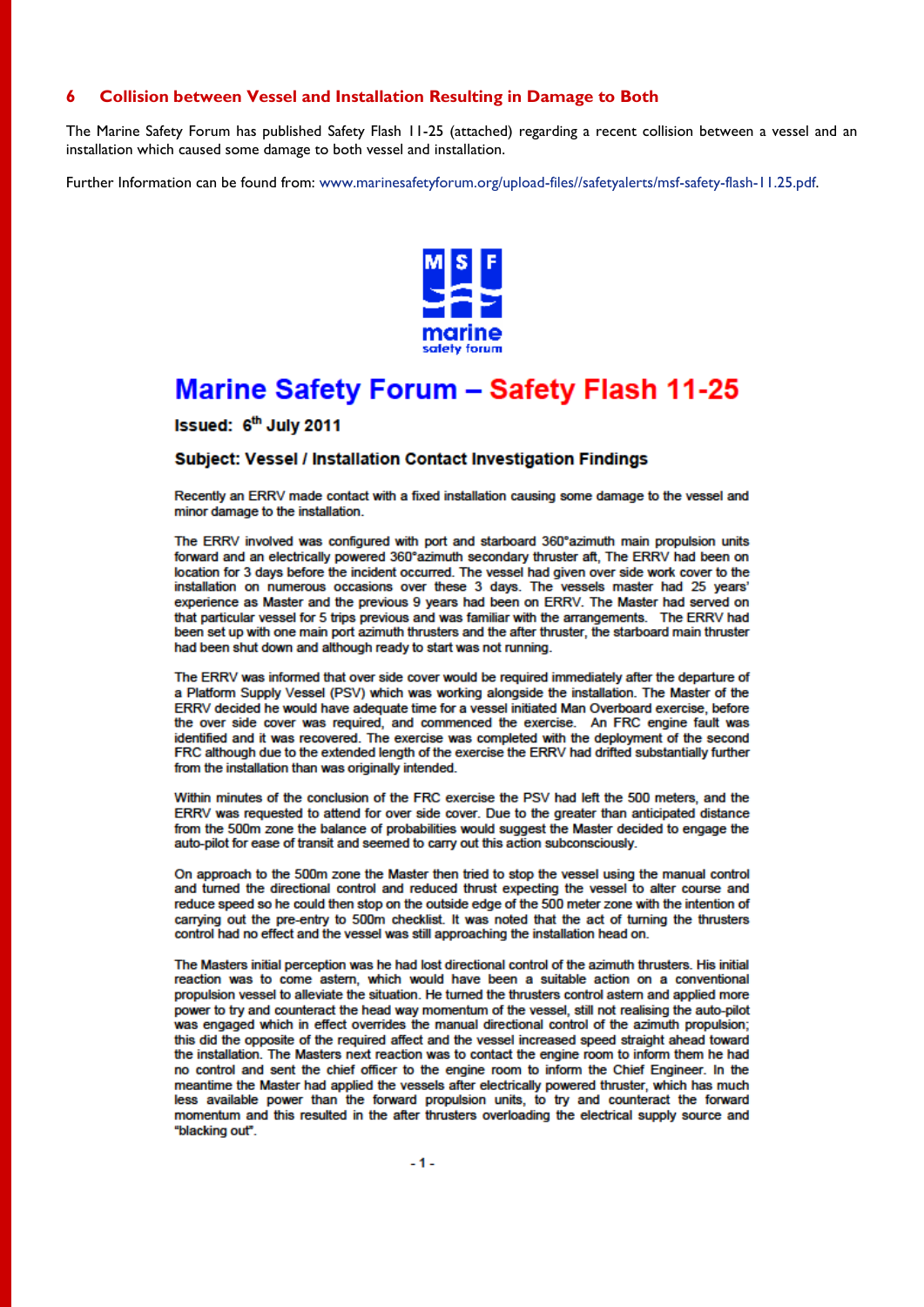The Chief Engineer managed to reach the engine room and stop the port propulsion unit and start the Starboard one, this was not realised on the bridge and due to the auto-pilot still being engaged, if the Starboard thrusters had been engaged it may have only aggravated the situation. The Chief Engineer then proceeded to restore the electrical power arrangement. During this period the vessel which was now coasting on her own momentum, proceeded to make contact with the installation and came to a stop with the forward area underneath the platform. During the approach period the Master had maintained composure to inform the installation on the VHF prior to contact that contact was imminent.

Post contact the ERRV launched and FRC and went round the vessel looking for any signs of hull / Installation damage and found no signs of pollution or hull breach. At this time the Chief Engineer reqained the electrical power configuration for the after thruster and it was engaged to "back" the vessel out from under the installation. The Installations umbilical's were still wrapped around the vessel mast and some damage was caused to both the mast and the umbilical's on withdrawal. The vessel was then noted to be shipping water from the port thrusters unit, due to the impact and on "patching" the leak and confirming the pumps were coping was released to undergo an emergency dry docking and allow a full investigation to take place.

Critical Factors were identified as:

- 1. Perceived loss of functionality of steering and power to the Primary Steering / Propulsion System.
	- 2. Non-use of emergency steering/propulsion system
	- 3. Vessels track over the ground was influenced by tidal set and led directly towards the installation

The findings of the investigation were:

- The initial heading towards the standoff point outside of the 500 metre zone should have had a greater offset from the installation to take account of the tidal effect. Looking at the vessels tracks there was a slight heading offset on approach that was cancelled out by the tidal effect. Had there been no environmental effects the vessel would have passed approximately 30 - 50m clear of the installation.
- The vessels heading was being controlled by the autopilot, although the Master was not aware of it.
- Finding himself in a quickly developing situation the Master concentrated on trying to slow down and stop the vessel by applying the stem thrust. Other option available to avert collision were
	- 1. Switch off autopilot and revert to manual control
	- 2. Apply the emergency steering which would override the pilot and an off course alarm would have sounded an alerted the Master that the auto-pilot was engaged.
	- 3. Apply the port propulsion unit's emergency stop, which would have allowed the vessel to have been controlled from the stern thruster.

In light of the investigation recommendations the following actions have been implemented.

- 1. Issue alert to the industry of the lateral learning's from the investigation
- 2. Formal Induction process for all bridge watch keeping officers should include familiarisation of all propulsion units and manoeuvring systems including actions to take in an emergency
- 3. Regular hands on practise to be carried out using emergency propulsion and emergency steering controls.
- 4. Vessels approach procedures to be reviewed to confirm that the vessel should have sufficient offset to prevent incursion into the 500m zone until the checks can be undertaken.
- 5. Review power management configurations to ensure that in the event of a primary system failure, alternative or backup systems are available.

 $-2-$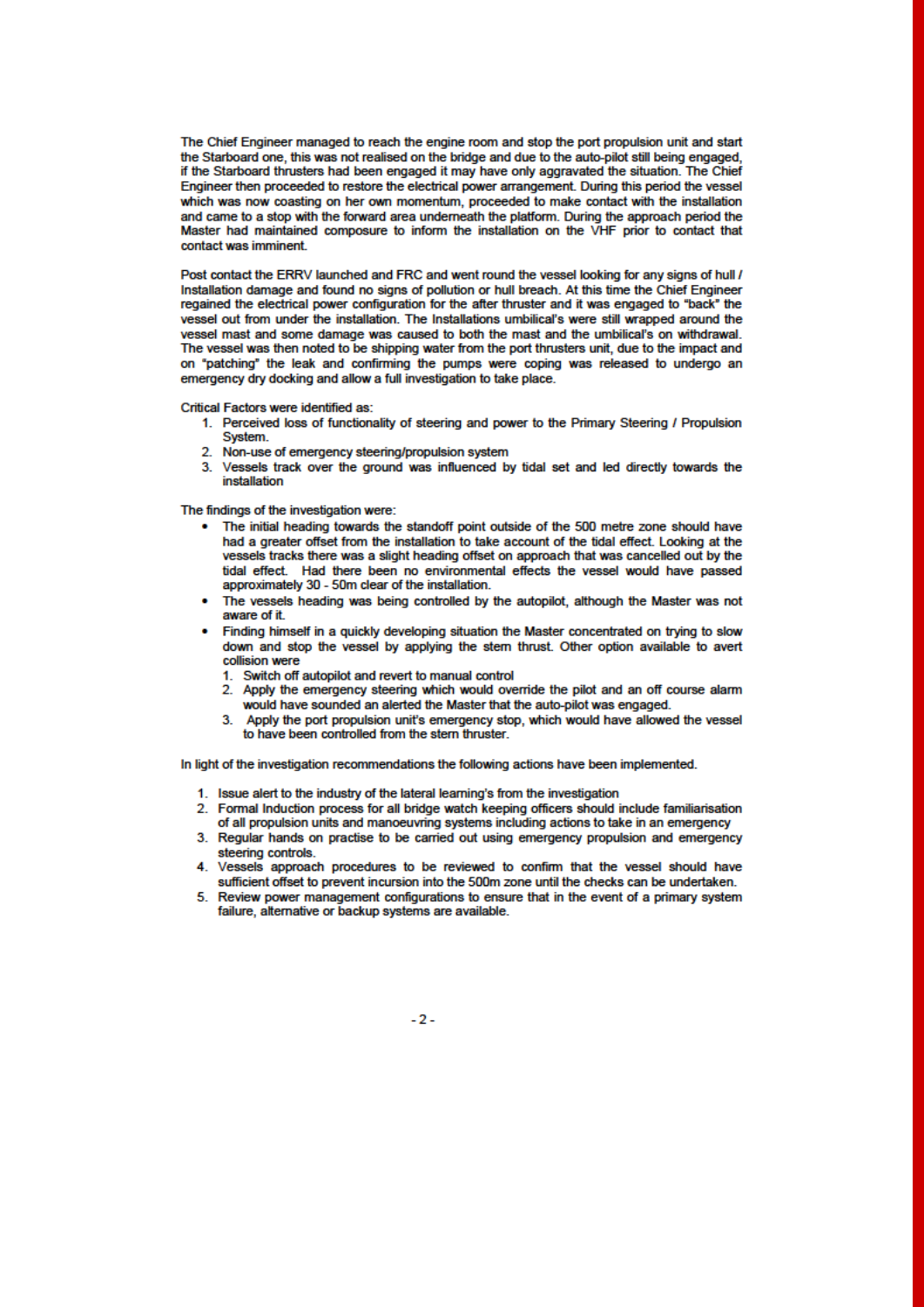#### **Mooring Line Operational Safety**  $\overline{7}$

The United States Coast Guard (USCG) has issued Marine Safety Alert 01-11 (attached) regarding the operational safety of mooring lines, which covers recent injuries and fatalities that have occurred during mooring line operations on vessels in US waters

The safety alert can be downloaded from the USCG's 'Homeport' portal.



Mooring line handling continues to cause serious personnel injuries and fatalities on the Houston Ship Channel.

During the month of April, Sector Houston-Galveston marine investigators closely examined (wo significant line handling deaths aboard foreign flag commercial vessels. The investigation following each death determined the incidents were unrelated in the manner in which they occurred; however, these seasoned mariners lost their lives while involved with routine operations onboard their respective vessels. Investigating two significant events in such a short time frame, and nine injuries over the past two years, has prompted Sector Houston-Galveston to remind mariners and operators of the inherent dangers involved with linehandling operations.

- A Motorman on a deep draft vessel was KILLED when his head was hit after a line suddenly spring/slipped off a roller button.
- An Able Bodied Scaman on a deep draft vessel was scriously INJURED when his knee was crushed against a hitt after a line was trapped on the capstan while slacking and suddenly tightened while shifting a line following mooring operations.
- The Second Officer on a deep draft vessel was KILLED when he was pulled into a rotating hydraulic ٠ mooring line drum during mooring operations while getting underway to shift berths.
- The Second Officer on a deep draft vessel was seriously INJURED when his leg was struck causing bim to fall resulting in lacerations to his head when the stopper failed while getting underway.
- A Mate on a push hoat seriously INIURED his thumb when a mooring line sprong loose as he was removing it from a capstan while getting underway.
- $\bullet$  A Deckhand on a barge was seriously INJURED when his fingers were crushed between wire rope and a kevel while he was removing the wire rope.
- A Carpenter on a deep draft vessel was seriously INJURED when his fingers were de-gloved as they were caught between a line and a chalk during line handling operations with a tog while getting underway.
- $\sim$  A Deckhand on a barge was seriously INJURED and nearly drowned when he was knocked unconscious and fell into the water after heing struck in the head & chest by a parted line during mooring.
- An Ordinary Seaman on a deep draft vessel was seriously INJURED when his leg was fractured by a mooring line that overlapped and rolled off the mooring winch spool while getting underway to shift berths.

Sector Houston-Galveston encourages operators to share the following information with their mariners: